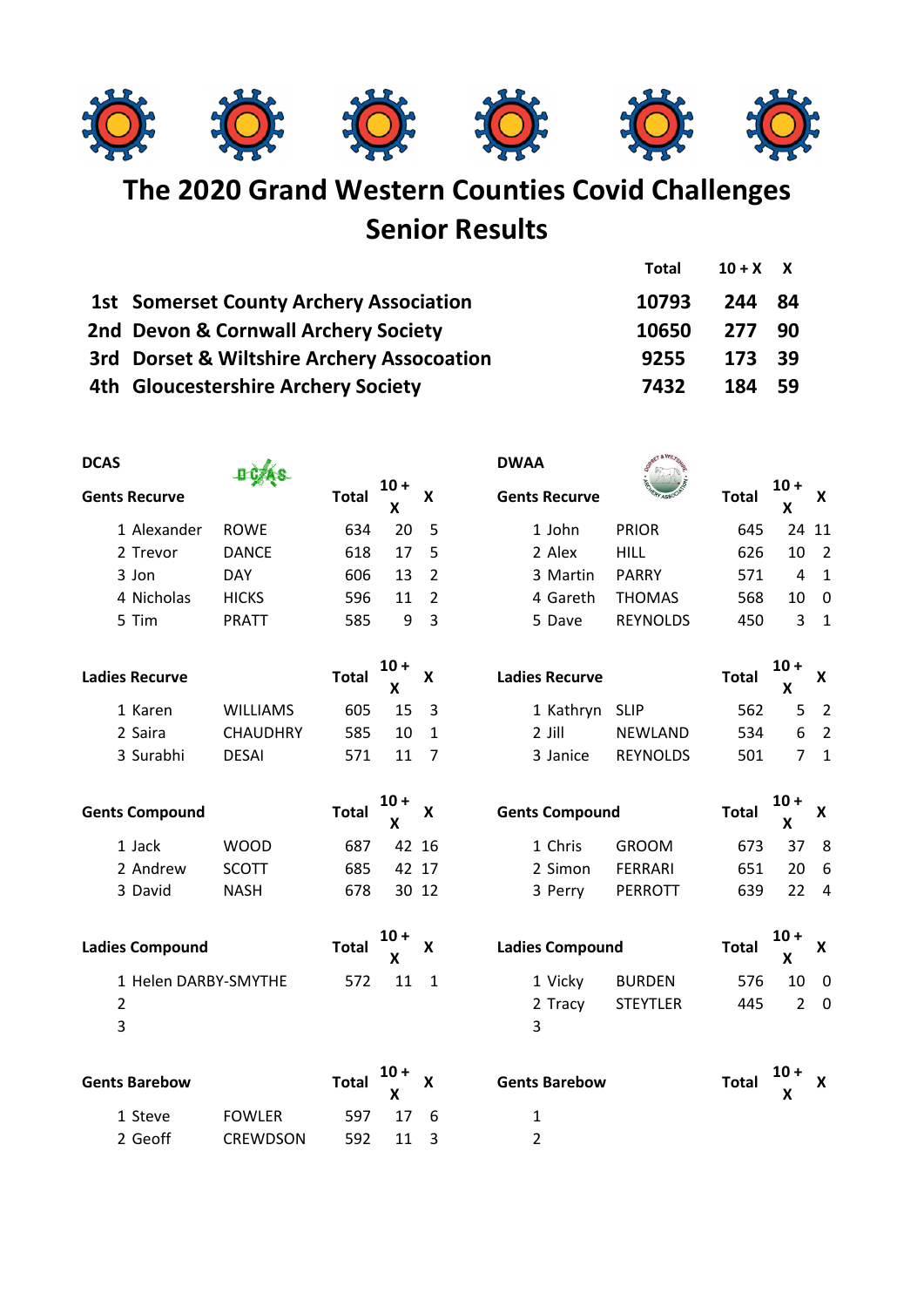|                        | <b>Ladies Barebow</b>     |                 | Total        | $10 +$<br>x               | X                      | <b>Ladies Barebow</b> |                        | <b>Total</b> | $10 +$<br>X                  | X                           |
|------------------------|---------------------------|-----------------|--------------|---------------------------|------------------------|-----------------------|------------------------|--------------|------------------------------|-----------------------------|
|                        | 1 Karen<br>$\overline{2}$ | <b>GRASSIE</b>  | 580          | 9                         | 5                      | 1 Wendy<br>2 Jane     | WILLS<br><b>COTTEE</b> | 443<br>413   | 2<br>5                       | $\mathbf 0$<br>$\mathbf{1}$ |
|                        | <b>Gents Longbow</b>      |                 | <b>Total</b> | $10 +$<br>X               | X                      | <b>Gents Longbow</b>  |                        | <b>Total</b> | $10 +$<br>X                  | X                           |
|                        | 1 Rob                     | <b>TWIGG</b>    | 443          | $\mathbf{1}$              | $\mathbf{1}$           | 1 Terry               | <b>IVES</b>            | 395          | $\overline{2}$               | $\overline{0}$              |
|                        | 2 Antony                  | <b>APLIN</b>    | 416          | 3                         | $\mathbf 0$            | 2 Barry               | <b>FRIENDSHIP</b>      | 304          | $\overline{2}$               | $\overline{0}$              |
| <b>Ladies Longbow</b>  |                           | <b>Total</b>    | $10 +$<br>X  | X                         | <b>Ladies Longbow</b>  |                       | <b>Total</b>           | $10 +$<br>X  | X                            |                             |
|                        | 1 Sophie                  | <b>TWIGG</b>    | 380          | 3                         | 0                      | 1 Susan               | <b>FRIENDSHIP</b>      | 259          | $\overline{2}$               | $\overline{\mathbf{0}}$     |
|                        | 2 Jane                    | <b>BARRETT</b>  | 220          | $\overline{2}$            | $\mathbf{1}$           | $\overline{2}$        |                        |              |                              |                             |
| <b>GAS</b>             |                           |                 |              |                           |                        | <b>SCAA</b>           |                        |              |                              |                             |
|                        | <b>Gents Recurve</b>      |                 | <b>Total</b> | $10 +$<br>X               | X                      | <b>Gents Recurve</b>  |                        | <b>Total</b> | $10+$<br>X                   | X                           |
|                        | 1 Alec                    | <b>THOMAS</b>   | 598          | 9                         | $\overline{2}$         | 1 Mark                | <b>SMITH</b>           | 633          | 15                           | $\overline{3}$              |
|                        | 2 Kieran                  | <b>MACEY</b>    | 543          | 5                         | $\overline{2}$         | 2 Lee                 | <b>PARSONS</b>         | 608          | 14                           | 5                           |
|                        | 3                         |                 |              |                           |                        | 3 Nick                | <b>CHUBB</b>           | 585          | 13                           | $\overline{7}$              |
|                        | 4                         |                 |              |                           |                        | 4 Stuart              | <b>OHREN</b>           | 579          | 8                            | $\mathbf 0$                 |
|                        | 5                         |                 |              |                           |                        | 5 Duncan              | <b>GARNER</b>          | 574          | 13                           | $\overline{4}$              |
|                        | <b>Ladies Recurve</b>     |                 | Total        | $10 +$<br>X               | X                      | <b>Ladies Recurve</b> |                        | <b>Total</b> | $10 +$<br>$\pmb{\mathsf{X}}$ | $\pmb{\mathsf{x}}$          |
|                        | 1 Lorna                   | <b>STEVENS</b>  | 594          | 11                        | 4                      | 1 Janet               | <b>ROSS</b>            | 584          | 6                            | $\overline{2}$              |
|                        | 2 Caroline                | A'BEAR          | 519          | 9                         | $\overline{2}$         | 2 Vikki               | <b>GALLOP</b>          | 531          | 7                            | $\overline{2}$              |
|                        | 3 Karen                   | <b>MACEY</b>    | 494          | 5                         | $\mathbf{1}$           | 3 Karen               | <b>PARSONS</b>         | 525          | 8                            | $\pmb{0}$                   |
| <b>Gents Compound</b>  |                           | <b>Total</b>    | $10 +$<br>x  | X                         | <b>Gents Compound</b>  |                       | <b>Total</b>           | $10+$<br>X   | X                            |                             |
|                        | 1 Rikki                   | <b>TEML</b>     | 666          | 34 11                     |                        | 1 Liam                | <b>GOODES</b>          | 697          |                              | 51 22                       |
|                        | 2 Paul                    | <b>HONOUR</b>   | 665          | 27 12                     |                        | 2 Stuart              | <b>HODGES</b>          | 655          |                              | 25 10                       |
|                        | 3                         |                 |              |                           |                        | 3 Jon                 | <b>SMITH</b>           | 609          | 10                           | $\overline{7}$              |
| <b>Ladies Compound</b> |                           | <b>Total</b>    | $10 +$<br>X  | $\boldsymbol{\mathsf{x}}$ | <b>Ladies Compound</b> |                       | <b>Total</b>           | $10 +$<br>X  | $\pmb{\mathsf{X}}$           |                             |
|                        | 1 Grace                   | <b>CHAPPELL</b> | 675          | 35 16                     |                        | 1 Judith              | <b>MARTIN</b>          | 627          | 14                           | $\overline{2}$              |
|                        | 2 Debbie                  | <b>TEML</b>     | 635          | 26                        | - 6                    | 2 Hayley              | <b>GOODES</b>          | 625          |                              | 17 10                       |
|                        |                           |                 |              |                           |                        | 3 Mary                | <b>SMITH</b>           | 593          |                              | 70                          |
| <b>Gents Barebow</b>   |                           | <b>Total</b>    | $10 +$<br>x  | X                         | <b>Gents Barebow</b>   |                       | <b>Total</b>           | $10 +$<br>X  | X                            |                             |
|                        | 1 Rob                     | LYGOE           | 618          | 14 3                      |                        | 1 James               | <b>ANNALL</b>          | 644          | 25                           | $\overline{5}$              |
|                        | $\overline{2}$            |                 |              |                           |                        | 2 Andy                | <b>CARR</b>            | 561          | 8                            | $\mathbf{3}$                |